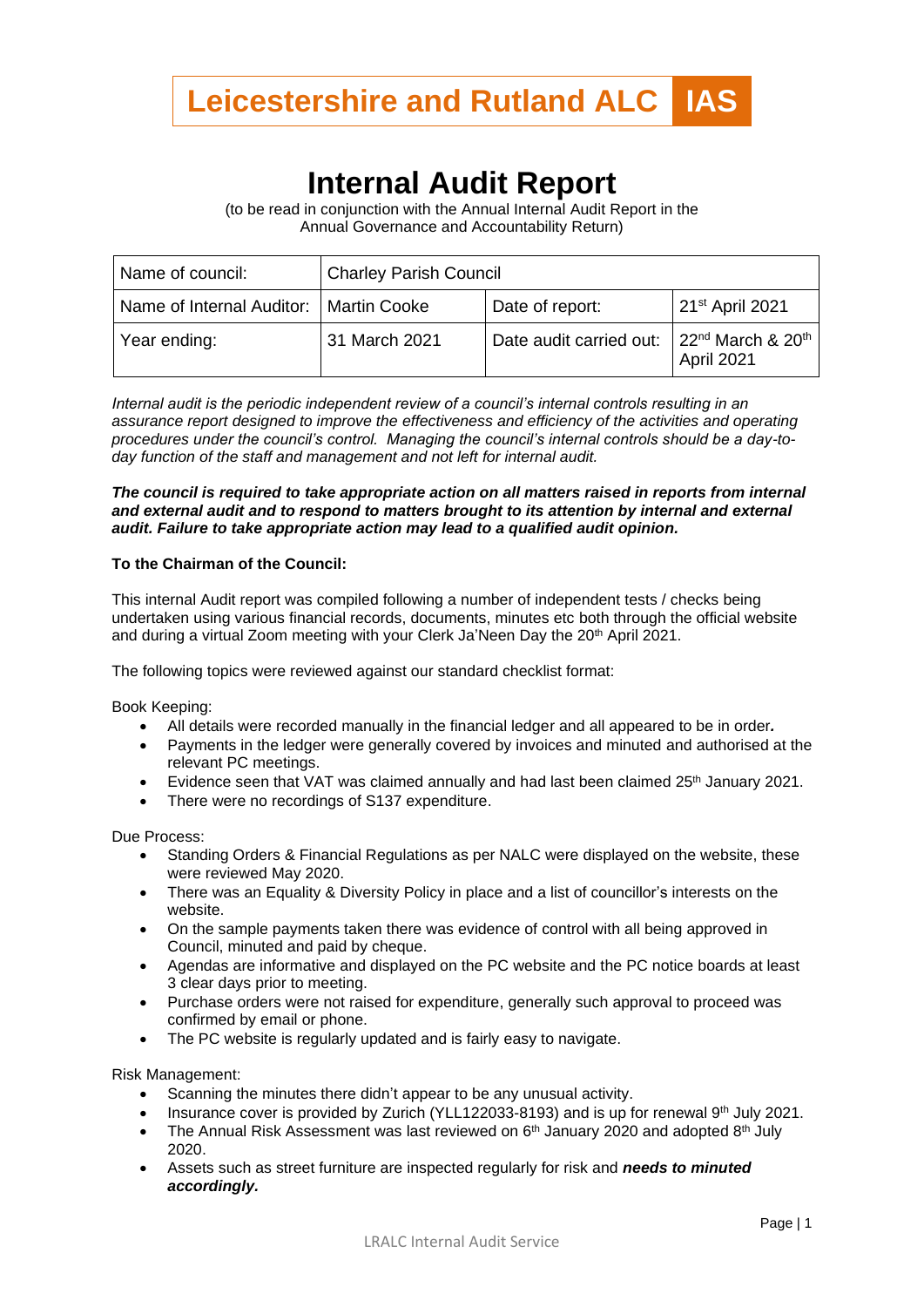• Minutes were initialled by page and signed by the chair at each meeting and forwarded to the Clerk.

Budget:

• The annual Budget and Precept were discussed and approved November 2020 there wer no specific reserves earmarked.

Payroll:

- The only person on the payroll was the Interim Clerk who had a new contract of employment, was paid bi-monthly after approval at each PC meeting and paid tax to HMRC.
- The Council are registered with the Pension Regulator.
- There was a formal complaints procedure in place and displayed.

Asset Control:

- There was an updated valued register of assets (May 2020) on the website.
- There was no evidence of any records of deeds, articles and land registrations being held by the Council.

Bank Reconciliation:

It was noted there were two bank accounts, balances were minuted at PC meetings and accounts were reconciled on receipt of monthly statements.

Year End Procedures:

- The Yearend accounts had been prepared, bank statements and ledgers reconciled, these will be signed off at next PC meeting in May 2021.
- Debtors & creditors recorded where necessary and there was evidence of a financial trail through records.
- This year's sections 1 & 2 of the Annual Return had been drafted ready for signing.

Cemeteries: The Council has no responsibilities for any cemeteries.

Transparency:

- The following were displayed / published as required by  $1<sup>st</sup>$  July;
	- o All expenditure over £100 (covered through displaying meeting minutes).
	- o End of year accounts (Spreadsheet displayed) / Accounting Statement.
	- o Annual Governance Statement.
	- o Certificate of Exemption completed.
	- o Internal Audit report.
	- o Councillor responsibilities.
- Agendas and meeting papers are published as required and draft minutes were generally issued within one month but there were odd dates not available.

Miscellaneous:

- The previous internal audit was reviewed on 22<sup>nd</sup> May 2020 and action evidently taken accordingly throughout the year.
- Clerk confirmed Electronic files are backed up regularly.
- "The Notice of Public Rights" was issued appropriately on the website as required.

Transaction Spot Checks:

• A sample test check was carried out to agree accuracy of payments which included checking, Ledger date, Item / Budget heading, Cheque ref, when payment was minuted / approved, actual payment amount against minuted payment and invoice amount, VAT if relevant. All checked were in order.

Annual returns:

The annual return section 2 details (Year Ending 31<sup>st</sup> March 2021) are set out at the end of this document.

This report is based on the evidence made available to me.